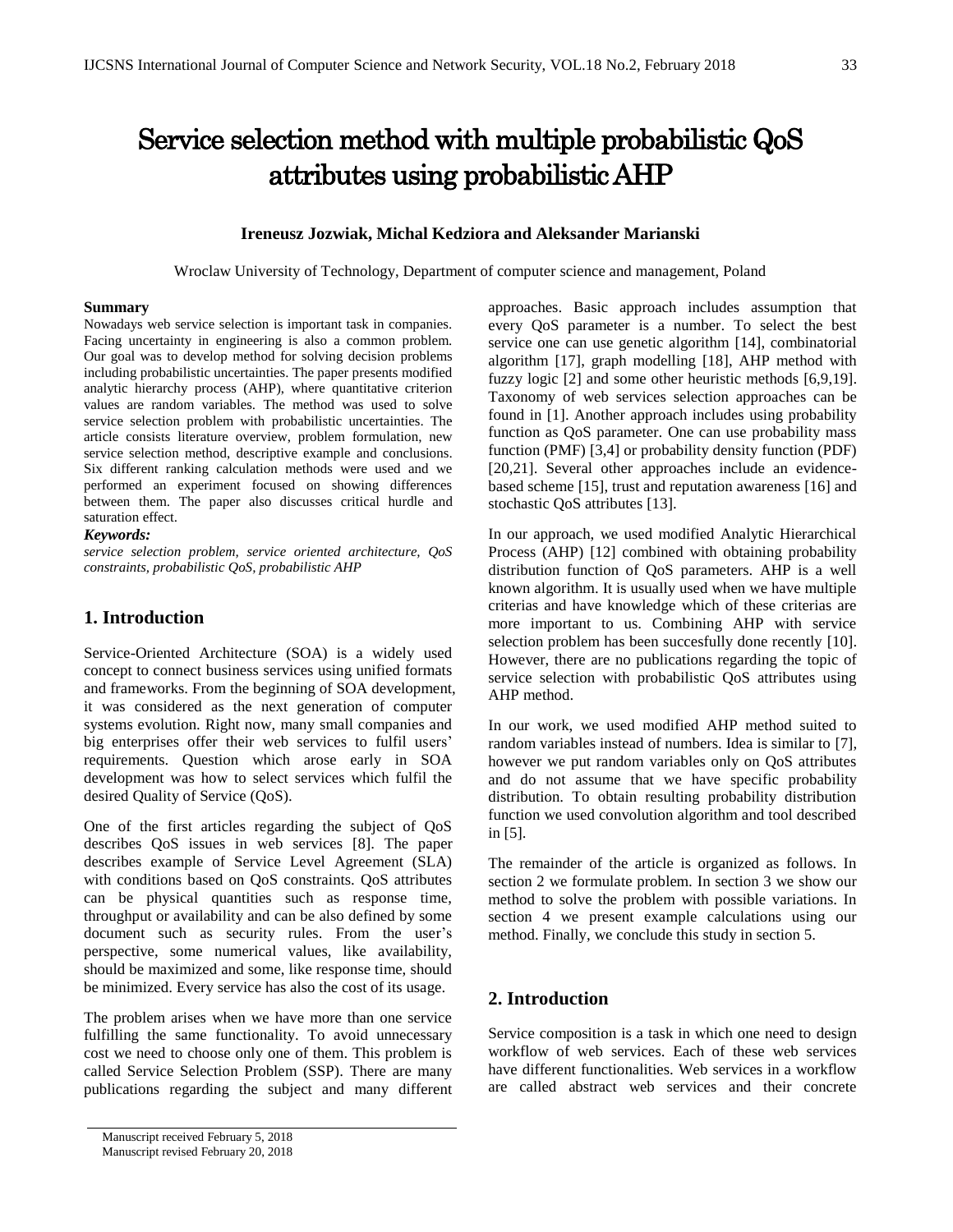implementation with specific endpoint are called concrete web services [14]. When the workflow is designed, we can ask web service broker or web service discovery tool to find services which match our criteria. Result of that operation should be concrete endpoints of desired concrete web services and their QoS.

Service selection is a task performed usually by end-user application. When we have  $\mathbf{n}$  concrete implementations of abstract web service  $W$ , our task is to select one concrete implementation in order to use it in web service composition. In our case, we assume that obtained QoS are in the form of probability distribution function. Those PDFs can be obtained using method described in [20]. We also assume that every concrete web service has  $m \cos \theta$ attributes. These attributes can be for example: response time, reputation, reliability, availability.

Input:

- Abstract web service  $W$  and its concrete implementations given by web service broker  $\{w_1, w_2, ..., w_n\}$
- QoS attributes  $\{a_1, a_2, ..., a_n\}$
- Pairwise comparison between QoS attributes the relative importance of one criterion over another. One can use AHP scale from 1 - equal to 9 – extreme importance. It should be preference matrix with elements  $\mathbf{b}_{ij}$  matching following rules:  $1 \le i, j \le m, b_{i,j} = b_{i,j}, 0 < \le 9$
- QoS attributes values as PDFs of random variables. PDFs are defined for each attribute  $a_i$  and for each concrete web service  $w_i$ :  $v_{ij}(x)$ , where  $1 \le i \le n$  and  $1 \le j \le m$ . QoS random variables we denote as  $V_{ij} \geq 0$ .
- QoS optimization type  $c^i \in \{maximize, minimize\}, 1 \leq$ i ≤ m
- Output:
- Ranking of web services rank  $(w_i)$

## **3. Service selection with AHP method**

Our algorithm uses standard AHP method to determine priority vector. To do so we use pairwise comparison from the input variables and determine eigenvector from given matrix. This eigenvector will be used to calculate weighted arithmetic mean of QoS random variables.

Next step is to obtain the same optimization type. It is important because in AHP we generally want to maximize the rank.

Then we transform and normalize random variables. Every random variable  $V_{ij}$  should be transformed in a way that significance of changes is the same for every random variable. For example, when we have two quantities: first the width of square and second the surface of the square. Changes of the surface depend quadratically on changes of the width. That is why we need proper transformation. Normalization in our case is a process of adjusting random variables values to a notionally common scale.

After that we use normalized random variables to calculate weighted sum of random variables. This step is performed as in AHP method except that we use random variables instead of numbers. With that sum we can use three methods to obtain final ranking of web service.

The method contains several steps. The remainder of this section will be divided into these steps.

Step 1: Calculate prioritization vector - Prioritization vector can be calculated using any of eigenvectors calculation method. Eigenvector should have all positive numbers and should be normalized, so that sum of all vectors element should equal to 1. In this step, we obtain ranking of attributes. One can also use other method proposed by Saaty or other authors such as: normalized arithmetic mean over columns, normalized geometric mean over columns etc. In the example, we use standard eigenvector method. Input of this step is pairwise comparison matrix  $b_{ij}$ . Output of this step is prioritization vector  $p_j$ , where  $1 \le j \le m$  and  $\sum_{j=1}^m p_j = 1$ .

Step 2: changing optimization type - For each  $V_{ij}$  where optimization type is 'minimize', we have to change it to 'maximize'. Random variable should also remain positive and should have the same rate of change as original random variable. If we know maximum value of  $V_{ii}$  for each  $i$  we can use it to obtain new random variable. We denote the maximum value as  $max_{V_{ij}}$ . The formula for new random variable is as follows:

$$
V_{ij} = max_{V_{ij}} V_{ij}
$$
 (1)

However, if random variable has no boundary we can use another formula:

$$
V_{ij} := \frac{1}{v_{ij}} \tag{2}
$$

Here we also update PDFs of random variables according to previous changes. Input of this step is random variables  $V_{ij}$  and their PDFs  $v_{ij}$ . Output is updated random variables and their PDFs.

Step 3: transformation of QoS random variables - We do this operation for each QoS random variable  $V_{ij}$ . Significance of changes should be the same for every random variable. Our goal is to obtain linear correlation between QoS attributes and the level of support to the overall objective. Transforming random variables should be done according to rules described in [11]. Two main effects which may show up during studying of QoS attributes are saturation and critical hurdle effect or even a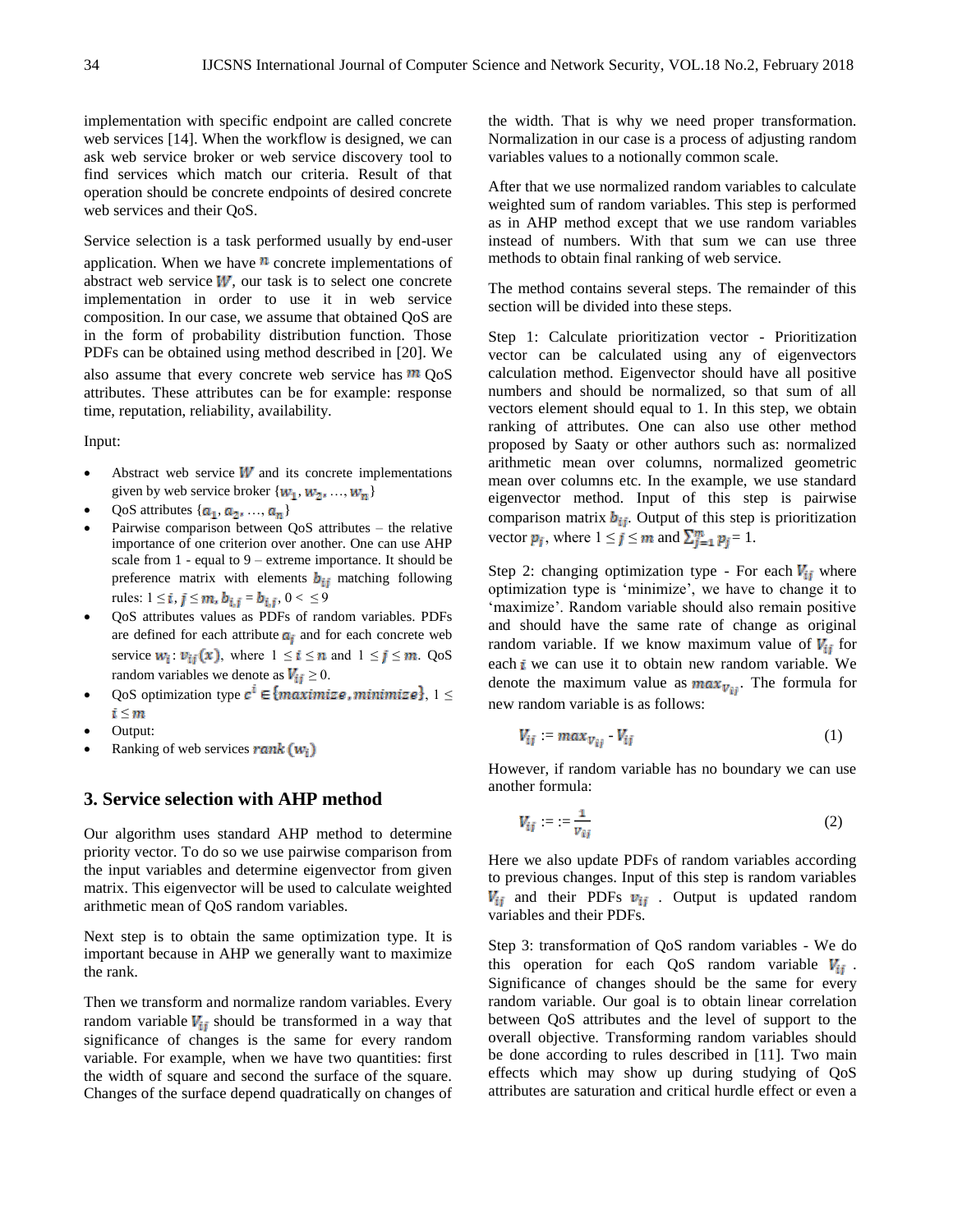combination of them. In both cases rising the QoS attributes values leads to nonlinear growth of level of support to the overall objective.

In the first case the rise of QoS values first leads to fast grow of level of support and then the growth is insignificant. That situation may occur for example when we want to buy a computer and QoS attribute is RAM capacity. As we increase RAM at first the level of support increase very fast as every new megabyte of RAM gives us more speed to our computer. Then after we reach our desired RAM level the growth becomes less significant and support level grows very slow. In order to make linear growth of support we should transform QoS values with for example following function:

$$
f(X) = \begin{cases} (X/4)^{2/3} & when X \in [0, 4] \\ (X/4)^{1/4} & when X \in [4, +\infty] \end{cases}
$$
 (3)

In this case when  $\boldsymbol{X}$  is less than 4(GB) the function grows significantly - the same as demand on RAM. If the RAM value exceeds 4(GB) the function grows but much slower than before. That means that our demand on RAM is fulfilled and more RAM has less value than before.

In the second case (hurdle effect) the rise of QoS values first leads to slow growth of level of support and then the growth is more than proportional. That situation may occur for example when we want to buy a sports car for racing. One of QoS attributes is maximum velocity. In formula one racing it is very important to have maximum possible velocity as high as possible. However, if maximum velocity is from 0 km/h to 250 km/h it is insignificant because all other racing cars will reach better performance. The growth of support level becomes significant from 250 km/h. In order to make linear growth of support one can use following function:

$$
f(X) = \begin{cases} 0 & when X \in [0, 250] \\ X - 250^{3/2} & when X \in [250, +\infty] \end{cases}
$$
 (4)

Both above cases should be considered as an example not consulted with domain experts. In real life cases on should consult transformation function to fit the level of support.

Input of this step are random variables  $V_{ij}$  and their PDFs  $v_{ij}$ . Output is updated random variables and their PDFs.

Step 4: normalization of QoS random variables - After transforming random variable we perform normalization. Normalization in standard AHP algorithm with tangible measure attributes relies on dividing attribute values for each alternative by sum of attribute values. In our case, we divide QoS random variable by the sum of expected values of QoS random variables for all alternatives for the given attribute. Normalization formula is given by following function:

$$
V_{ij} = \frac{v_{ij}}{\sum_{i=1}^{n} EV_{ij}}\tag{5}
$$

Normalization is done for each web service and for each attribute. Input of this step is random variables  $V_{ij}$  and their PDFs  $v_{ij}$ . Output is updated random variables and theirs PDFs.

Step 5: ranking random variables - In this step we calculate random variables which will be used to determine final ranking of web services. This step is performed the same as in standard AHP method, except the fact that we are using random variables instead of numbers in alternatives attributes. For each web service  $w_i$ we define new random variable as follows:

$$
R_i := \sum_{j=1}^m V_{ij} p_j \tag{6}
$$

Random variables  $R_i$  are called ranking random variables. Their PDFs are needed to calculate the final ranking. Visualization of PDFs also gives us information about likelihood of having certain ranking.

Input of this step is random variables  $V_{ij}$ , their PDFs  $v_{ij}$ and prioritization vector  $p_i$ . Output is ranking random variable  $R_i$  for each web service.

Step 6: ranking calculation - Ranking calculation is a task performed on ranking random variables. We can use several ranking measures however we think that ranking function list can be extended. Ranking functions for ranking random variables and their usage are as follows:

- P-BEST Probability of having the best rank in deterministic method:  $rank(w_i) = P(R_i \ge R_k, 1 \le k \le n)$ when our goal is the first rank only.
- P-AT-LEAST Probability of having at least k-th place in deterministic method  $rank(w_i) =$  $P(\exists_{L\in\{1,2,\ldots,n\}}\forall_{l\in L}R_l \geq R_l \land |L| \geq n-k+1)$

when our goal is to be somewhere on the top.

 P-THRESHOLD - Probability of having rank more than threshold

 $rank(w_i) = P(R_i > t)$ 

when we want to avoid a situation of having very bad rank.

- EV Expected value of ranking random variable  $rank(w_i) = ER_i$ standard approach in many methods, especially when we care about the best result only.
- EU Expected utility of ranking random variable  $rank(w_i) = E[u(R_i)]$ approach from economics. Used when we want to avoid risk.
- DEE Domain expert evaluation of ranking random variable - used when we want to have depth evaluation, however it can be subjective and easily manipulative.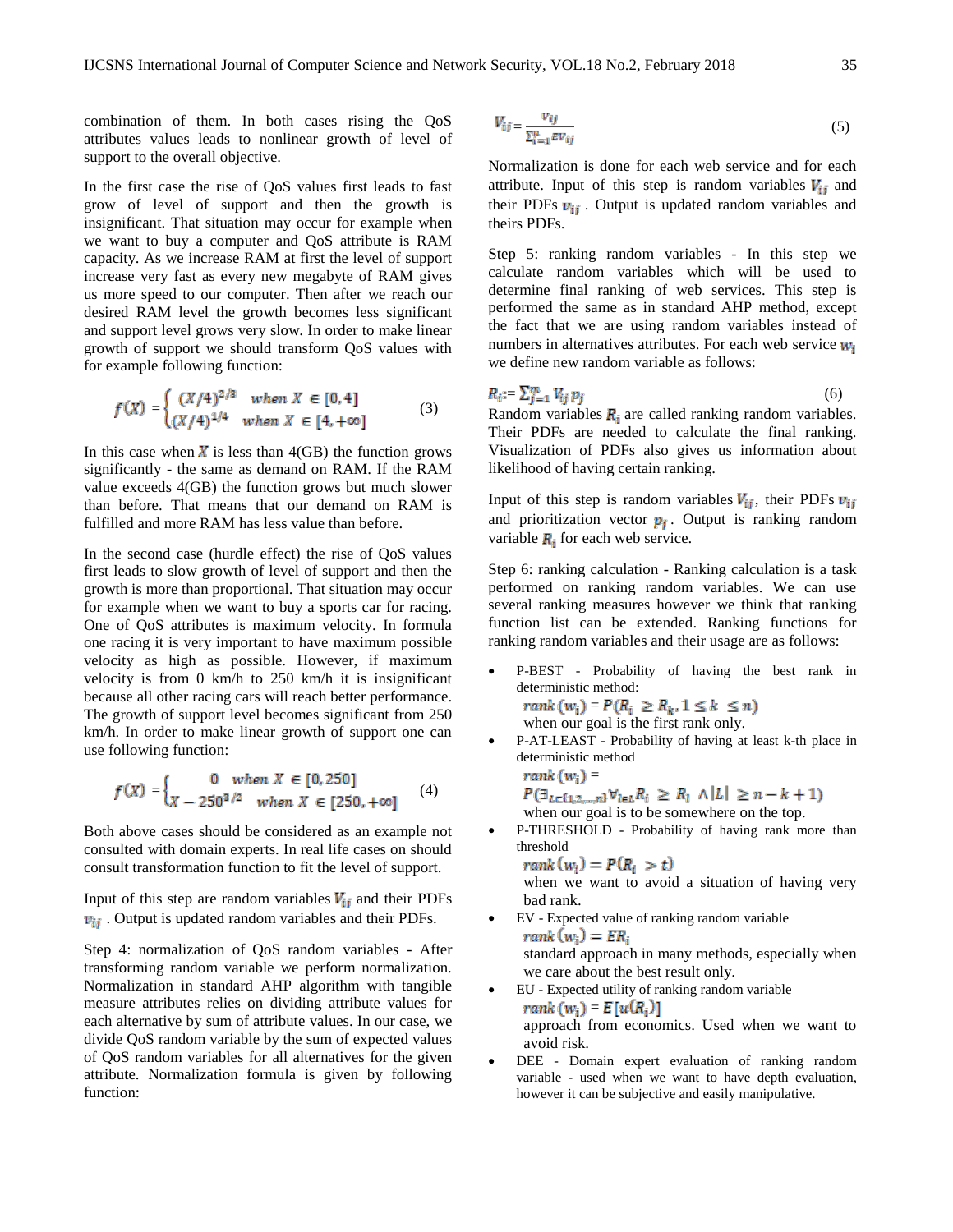The result of this function, like in standard AHP method, is final ranking. Ranking results can be obtained using tool in [5] or Monte Carlo method.

Input of this step is ranking random variables  $R_i$  and the output of this step is final ranking rank  $(w_i)$ .

Summary. The method of ranking web services was shown here. Our method does not suggest which transformation function or ranking calculation function should be used. It depends on many criteria as shown in [11]. In the next section, we will provide example with all suggested functions except domain expert evaluation and show the differences in final rankings.

# **4. Experiment**

In this section, we provide descriptive example on how different ranking functions may affect final ranking. We assume that we have 3 web services  $(w_1, w_2, w_3)$  with three QoS attributes: total execution time  $(a_1)$ , throughput  $(a_2)$  and availability  $(a_3)$ . All QoS attributes are random variables. Total execution time should be minimized and never exceed 5s. This attribute is also correlated with level of support linearly. Throughput should be maximized and it is correlated with level of support quadratically. The availability attribute should be maximized and it is correlated with level of support with the following function:  $f(X) = \log_{10}(\frac{1}{100 - X})$ . This parameter is also bounded from above by 100. We also assume that this parameter is focused in only one point.

In the following pictures, we show PDFs of QoS attributes. In each row, there is shown QoS PDF for subsequent web services. In first column, there are PDFs of total execution time attribute, in second column there are PDFs of throughput. We do not illustrate PDF of availability, because it would be diracs delta focused in one specific point. Values of these points for subsequent web services are: [99.99,99.9995,99.9999999]



Fig. 1 Probability density functions of QoS attributes for each service

Pairwise comparison between attributes is given in the matrix below:

$$
\begin{array}{ccc}\n & a_1 & a_2 & a_3 \\
a_1 & 1 & 3 & 5 \\
a_2 & \frac{1}{3} & 1 & 3 \\
a_3 & \frac{1}{5} & \frac{1}{3} & 1\n\end{array}
$$
\n(7)

From the given matrix one can obtain eigenvector which is our prioritization vector. The eigenvector is calculated in step 1 and is its output. This vector is as follows:

$$
\begin{array}{c}\n a_1 \\
 a_2 \\
 a_3 \\
 0.105\n\end{array}
$$
\n(8)

In step 2 we have to change optimization type so all parameters should be maximized. In our case, total execution time should be changed. As we know from description of our task it is bounded from above by 5. That's why we can use function mentioned in algorithm:  $V_{i,1} := 5 - V_{i,1}$  where  $1 \leq i \leq 3$ . Every other attribute should be maximized so there is nothing to be done with them.

In step 3 we have to transform QoS attributes so that all of them grow linearly with growth of level of support. In the description, we have explicit functions that link level of support to overall objective and QoS attributes. We use these functions for each  $i \in 1, 2, 3$ :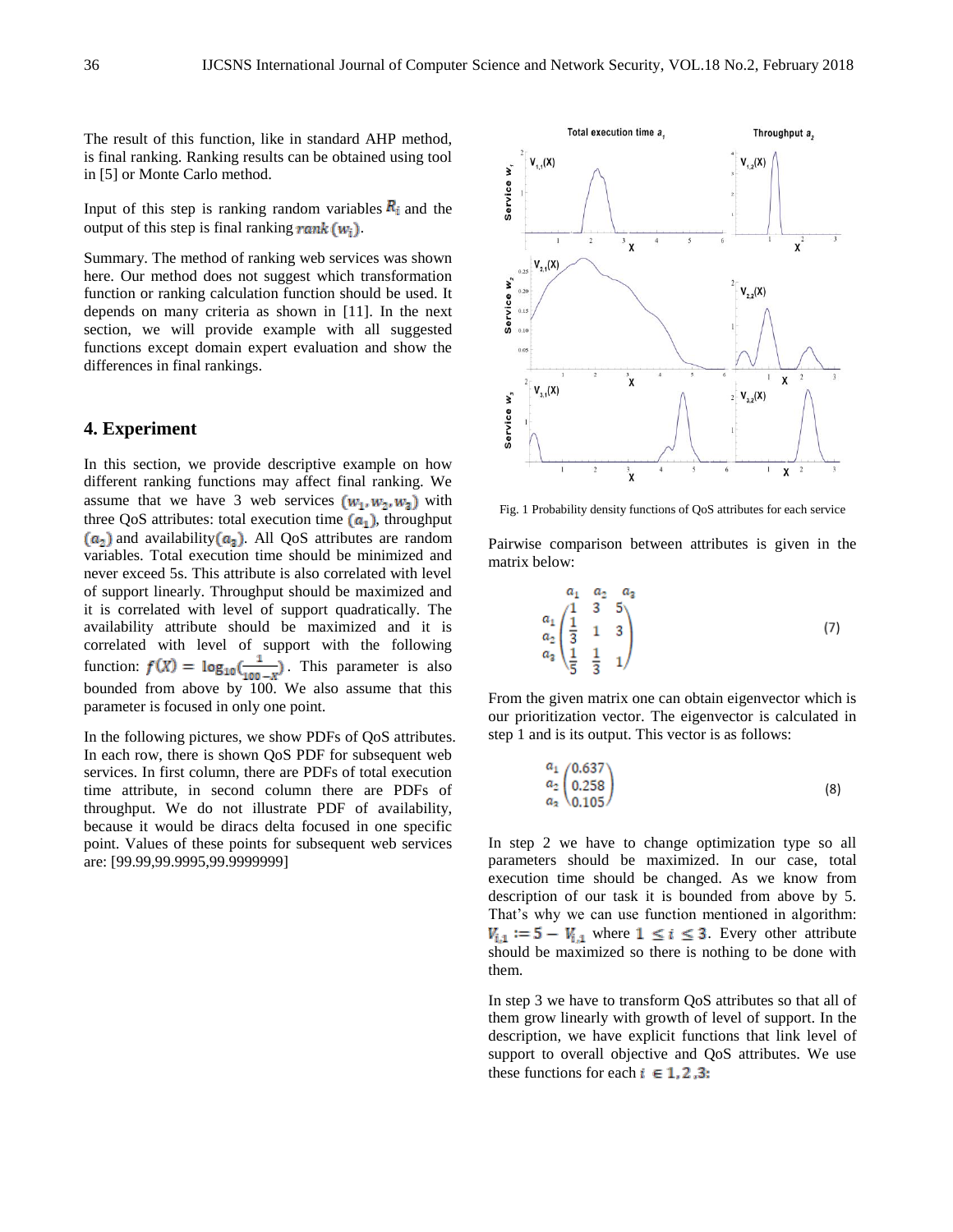$$
\begin{cases}\nV_{i,1} := V_{i,1} \\
V_{i,2} := V_{i,2}^2 \\
V_{i,3} := \log_{10} \frac{1}{100 - V_{i,3}}\n\end{cases}
$$
\n(9)

In step 4 we perform normalization. To do so we use formula in equation (5). In step 5 we multiply random variables by values from prioritization vector using equation (6). All operations on random variables were done using application [5]. PDFs of ranking random variables are shown on the picture below.



Fig. 2 Probability density functions of ranking random variables for each service

From PDFs of ranking random variables we performed step 6 and calculated final rankings. We used every method described in step 6, except domain expert evaluation. Comparison between rankings is shown in the

table 1.

Table 1: Comparison between different ranking methods. P-BEST probability of having the best rank, P-AT-LEAST - probability of having at least 2nd best rank, P-THRESHOLD - probability of having rank greater than threshold (0.25), EV - expected value, EU – expected utility (utility function:  $1 - e^{-10x}$ )

| $\mu$ uunty runcuon. T |                   |                       |                        |       |       |
|------------------------|-------------------|-----------------------|------------------------|-------|-------|
| Service                | Method            |                       |                        |       |       |
|                        | Р-<br><b>BEST</b> | P-AT-<br><b>LEAST</b> | P-<br><b>THRESHOLD</b> | EV    | EU    |
| $rank(w_1)$            | 0.199             | 0.348                 | 0.999                  | 0.307 | 0.952 |
| rank (w.)              | 0.496             | 0.351                 | 0.786                  | 0.360 | 0.941 |
| $rank(w_3)$            | 0.305             | 0.299                 | 0.903                  | 0.372 | 0.953 |

From table 1 one can choose the suitable ranking method and obtain final ranking. This example shows that results for various probabilistic versions of AHP algorithm can differ. One can observe that for P-BEST we have sure winner  $w_2$ , however it has the worst expected utility and P-THRESHOLD. The similar observation could be made for other services. The main goal of this example was to show the case where there is no unequivocal winner and it depends on ranking method which one will be the best. Choosing ranking method depends on many circumstances especially on our main goal of service selection.

## **5. Conclusion and future works**

In the article, we showed a method to obtain rankings for QoS attributes in SOA environment and in generality for all alternatives attributes described as continuous random variables. Our method uses probabilistic calculations on random variables which can be performed using Monte Carlo method or statistical applications. We focused on providing descriptive example which will show differences between various ranking methods. These methods are reserved only for our version of multi criterion optimization as for deterministic case it has no meaning.

Our AHP method and problem formulation has many applications in other decision theory problems. We focused on service selection problem which was resolved using AHP method but only in deterministic case. In management, there can be many uncertain attributes such as overall cost or overall project time. These values can be expressed using random variables and PDFs can be obtained basing on previous projects. Other areas of applications are for example: finances, contractor selection, project management, bookmakers, work safety evaluation and many more.

Our main future task is to create an extended AHP method where one can use random variables in pairwise comparison and in alternatives attributes. We also want to focus our studies on different application of probabilistic AHP method in various fields especially in IT. Our goal is to create a method suitable for most multi-criteria decision analysis problems and methodology for easy applying it.

#### **References**

[1] Dastjerdi, A. V. and Buyya, R. (2011). A taxonomy of gos management and service selection methodologies for cloud computing, Cloud Computing: Methodology, Systems, and Applications pp.  $109-131$ . URL: [http://www.buyya.com/papers/QoSTaxonomyCloud2011.pd](http://www.buyya.com/papers/QoSTaxonomyCloud2011.pdf) [f](http://www.buyya.com/papers/QoSTaxonomyCloud2011.pdf)